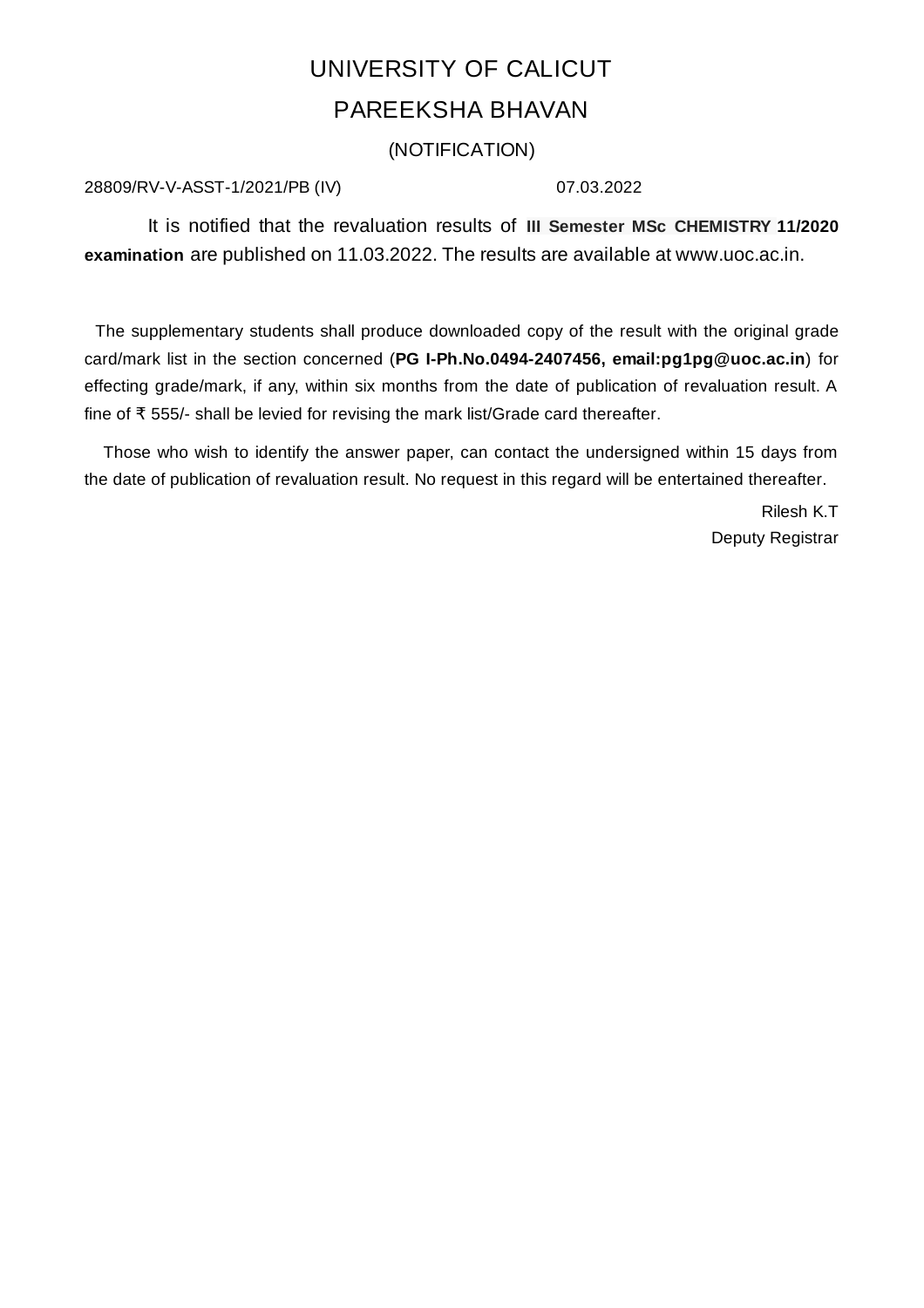| <b>REVALUATION RESULT</b><br><b>III SEM MSC CHEMISTRY 11/2020 EXAMINATION</b> |                             |                                                                                      |                                             |  |
|-------------------------------------------------------------------------------|-----------------------------|--------------------------------------------------------------------------------------|---------------------------------------------|--|
|                                                                               |                             |                                                                                      |                                             |  |
| AVATMCH013                                                                    |                             | <b>REAGENTS AND</b><br><b>TRANSFORMATIONS IN</b><br>SREELAKSHMIT R ORGANIC CHEMISTRY | <b>CHANGE</b>                               |  |
| AVATMCH014                                                                    | <b>SRUTHITP</b>             | <b>MOLECULAR</b><br><b>SPECTROSCOPY</b>                                              | <b>CHANGE</b>                               |  |
| AVATMCH014                                                                    | <b>SRUTHITP</b>             | <b>REAGENTS AND</b><br>TRANSFORMATIONS IN<br><b>ORGANIC CHEMISTRY</b>                | <b>CHANGE</b>                               |  |
| AVATMCH014                                                                    | <b>SRUTHITP</b>             | <b>GREEN AND</b><br><b>NANOCHEMISTRY</b>                                             | <b>NO CHANGE</b>                            |  |
| CRATMCH006                                                                    | <b>GILDA THOMAS</b>         | <b>MOLECULAR</b><br><b>SPECTROSCOPY</b>                                              | <b>CHANGE</b>                               |  |
| CRATMCH009                                                                    | <b>LEYA MARY ANTO</b>       | ORGANOMETALLIC &<br><b>BIOINORGANIC</b><br><b>CHEMISTRY</b>                          | <b>CHANGE</b>                               |  |
| CRATMCH012                                                                    | PRABITHA P P                | <b>MOLECULAR</b><br><b>SPECTROSCOPY</b>                                              | <b>NO CHANGE</b>                            |  |
| CRATMCH012                                                                    | PRABITHA P P                | <b>ORGANOMETALLIC &amp;</b><br><b>BIOINORGANIC</b><br><b>CHEMISTRY</b>               | <b>CHANGE</b>                               |  |
| CRATMCH012                                                                    | PRABITHA P P                | <b>REAGENTS AND</b><br><b>TRANSFORMATIONS IN</b><br>ORGANIC CHEMISTRY                | <b>NO CHANGE</b>                            |  |
| CRATMCH012                                                                    | PRABITHA P P                | <b>SYNTHETIC ORGANIC</b><br><b>CHEMISTRY</b>                                         | <b>NO CHANGE</b>                            |  |
| CRATMCH014                                                                    | <b>SILVY KV</b>             | <b>ORGANOMETALLIC &amp;</b><br><b>BIOINORGANIC</b><br><b>CHEMISTRY</b>               | CHANGE                                      |  |
| CRATMCH015                                                                    | THERESA ROSE                | <b>MOLECULAR</b><br><b>SPECTROSCOPY</b>                                              | <b>CHANGE</b>                               |  |
| CRATMCH015                                                                    | THERESA ROSE                | SYNTHETIC ORGANIC<br><b>CHEMISTRY</b>                                                | <b>CHANGE</b>                               |  |
| KIATMCH002                                                                    | ANAKHA K R                  | <b>REAGENTS AND</b><br>TRANSFORMATIONS IN<br>ORGANIC CHEMISTRY                       | <b>CHANGE</b>                               |  |
| KIATMCH009                                                                    | <b>ROHINI V NAIR</b>        | <b>REAGENTS AND</b><br>TRANSFORMATIONS IN<br>ORGANIC CHEMISTRY                       | WILL BE<br><b>PUBLISHED</b><br><b>LATER</b> |  |
| KIATMCH011                                                                    | <b>SALINI S</b>             | <b>REAGENTS AND</b><br>TRANSFORMATIONS IN<br>ORGANIC CHEMISTRY                       | <b>CHANGE</b>                               |  |
| KIATMCH013                                                                    | <b>SHIBU K</b>              | <b>REAGENTS AND</b><br>TRANSFORMATIONS IN<br>ORGANIC CHEMISTRY                       | <b>CHANGE</b>                               |  |
| KIATMCH016                                                                    | SWARA<br><b>RAJAGOPALAN</b> | <b>REAGENTS AND</b><br>TRANSFORMATIONS IN<br>ORGANIC CHEMISTRY                       | <b>NO CHANGE</b>                            |  |
| LFATMCH002                                                                    | <b>ANITTA JOSE K</b>        | SYNTHETIC ORGANIC<br><b>CHEMISTRY</b>                                                | <b>CHANGE</b>                               |  |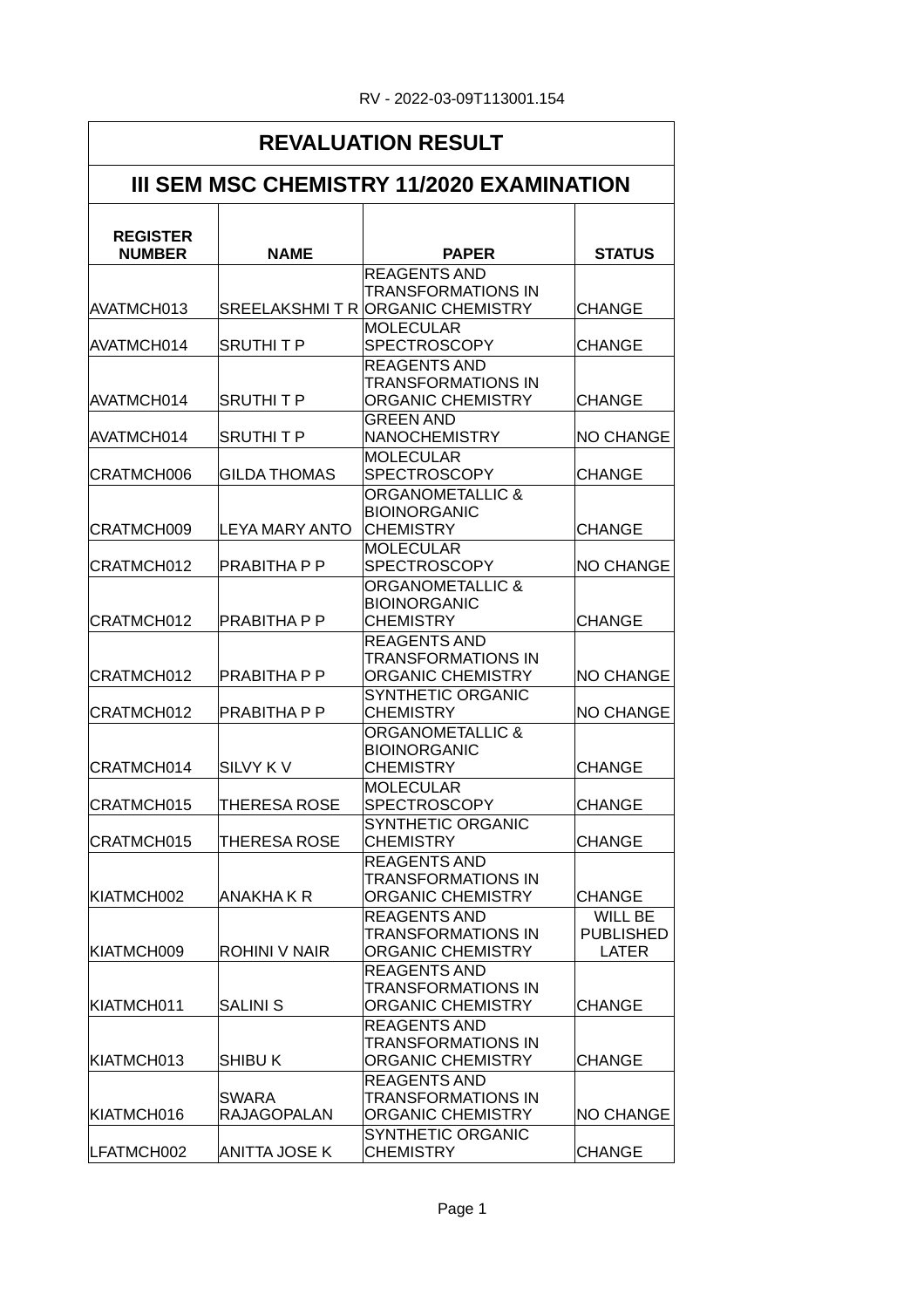| LFATMCH006               | <b>HELMA ALBERT</b>                     | <b>REAGENTS AND</b><br><b>TRANSFORMATIONS IN</b><br>ORGANIC CHEMISTRY                                                                            | <b>CHANGE</b>                  |
|--------------------------|-----------------------------------------|--------------------------------------------------------------------------------------------------------------------------------------------------|--------------------------------|
| MCATMCH002<br>MCATMCH005 | AMRUTHA K A<br><b>ARYA GIRISH</b>       | <b>ORGANOMETALLIC &amp;</b><br><b>BIOINORGANIC</b><br><b>CHEMISTRY</b><br><b>ORGANOMETALLIC &amp;</b><br><b>BIOINORGANIC</b><br><b>CHEMISTRY</b> | <b>CHANGE</b><br><b>CHANGE</b> |
|                          |                                         | <b>REAGENTS AND</b><br>TRANSFORMATIONS IN                                                                                                        |                                |
| MCATMCH005               | <b>ARYA GIRISH</b>                      | <b>ORGANIC CHEMISTRY</b>                                                                                                                         | <b>NO CHANGE</b>               |
| MCATMCH005               | ARYA GIRISH                             | <b>GREEN AND</b><br><b>NANOCHEMISTRY</b>                                                                                                         | <b>NO CHANGE</b>               |
| MCATMCH008               | EKTHA MICHELLE<br>WENGLER               | <b>ORGANOMETALLIC &amp;</b><br><b>BIOINORGANIC</b><br><b>CHEMISTRY</b>                                                                           | <b>NO CHANGE</b>               |
| MCATMCH008               | <b>EKTHA MICHELLE</b><br><b>WENGLER</b> | <b>REAGENTS AND</b><br><b>TRANSFORMATIONS IN</b><br>ORGANIC CHEMISTRY                                                                            | <b>NO CHANGE</b>               |
| MCATMCH010               | <b>NAMITHA B K</b>                      | <b>ORGANOMETALLIC &amp;</b><br><b>BIOINORGANIC</b><br><b>CHEMISTRY</b>                                                                           | <b>CHANGE</b>                  |
| MCATMCH011               | NIYA JOLY                               | <b>REAGENTS AND</b><br><b>TRANSFORMATIONS IN</b><br><b>ORGANIC CHEMISTRY</b>                                                                     | <b>CHANGE</b>                  |
| MOATMCH004               | <b>DEEYA</b><br><b>KURIAKOSE</b>        | <b>REAGENTS AND</b><br>TRANSFORMATIONS IN<br>ORGANIC CHEMISTRY                                                                                   | <b>NO CHANGE</b>               |
| MOATMCH005               | FEMIJA JABBAR V                         | <b>SYNTHETIC ORGANIC</b><br><b>CHEMISTRY</b>                                                                                                     | <b>NO CHANGE</b>               |
| MOATMCH007               | <b>KRISHNAJ A</b>                       | <b>SYNTHETIC ORGANIC</b><br><b>CHEMISTRY</b>                                                                                                     | <b>CHANGE</b>                  |
| MOATMCH008               | K S JAYADEV<br><b>MADHAVAN</b>          | <b>SYNTHETIC ORGANIC</b><br><b>CHEMISTRY</b><br><b>SYNTHETIC ORGANIC</b>                                                                         | <b>NO CHANGE</b>               |
| MOATMCH011               | <b>SHILPA BENNY</b>                     | <b>CHEMISTRY</b>                                                                                                                                 | <b>NO CHANGE</b>               |
| MRATMCH007               | <b>FATHIMAT</b>                         | <b>MOLECULAR</b><br><b>SPECTROSCOPY</b>                                                                                                          | <b>CHANGE</b>                  |
| MRATMCH007               | <b>FATHIMA T</b>                        | <b>REAGENTS AND</b><br><b>TRANSFORMATIONS IN</b><br>ORGANIC CHEMISTRY                                                                            | <b>CHANGE</b>                  |
| MSATMCH002               | AMEENATH<br><b>IRFANA V</b>             | <b>GREEN AND</b><br><b>NANOCHEMISTRY</b>                                                                                                         | <b>NO CHANGE</b>               |
| IMSATMCH013              | RISHANA P                               | <b>MOLECULAR</b><br><b>SPECTROSCOPY</b>                                                                                                          | <b>NO CHANGE</b>               |
| MSATMCH013               | RISHANA P                               | <b>ORGANOMETALLIC &amp;</b><br><b>BIOINORGANIC</b><br><b>CHEMISTRY</b>                                                                           | <b>NO CHANGE</b>               |
| MSATMCH013               | RISHANA P                               | <b>REAGENTS AND</b><br><b>TRANSFORMATIONS IN</b><br>ORGANIC CHEMISTRY                                                                            | <b>CHANGE</b>                  |
| MYATMCH007               | NINCY P M                               | <b>REAGENTS AND</b><br>TRANSFORMATIONS IN<br>ORGANIC CHEMISTRY                                                                                   | CHANGE                         |
| MZATMCH007               | <b>KAVYA S</b>                          | <b>REAGENTS AND</b><br>TRANSFORMATIONS IN<br>ORGANIC CHEMISTRY                                                                                   | <b>NO CHANGE</b>               |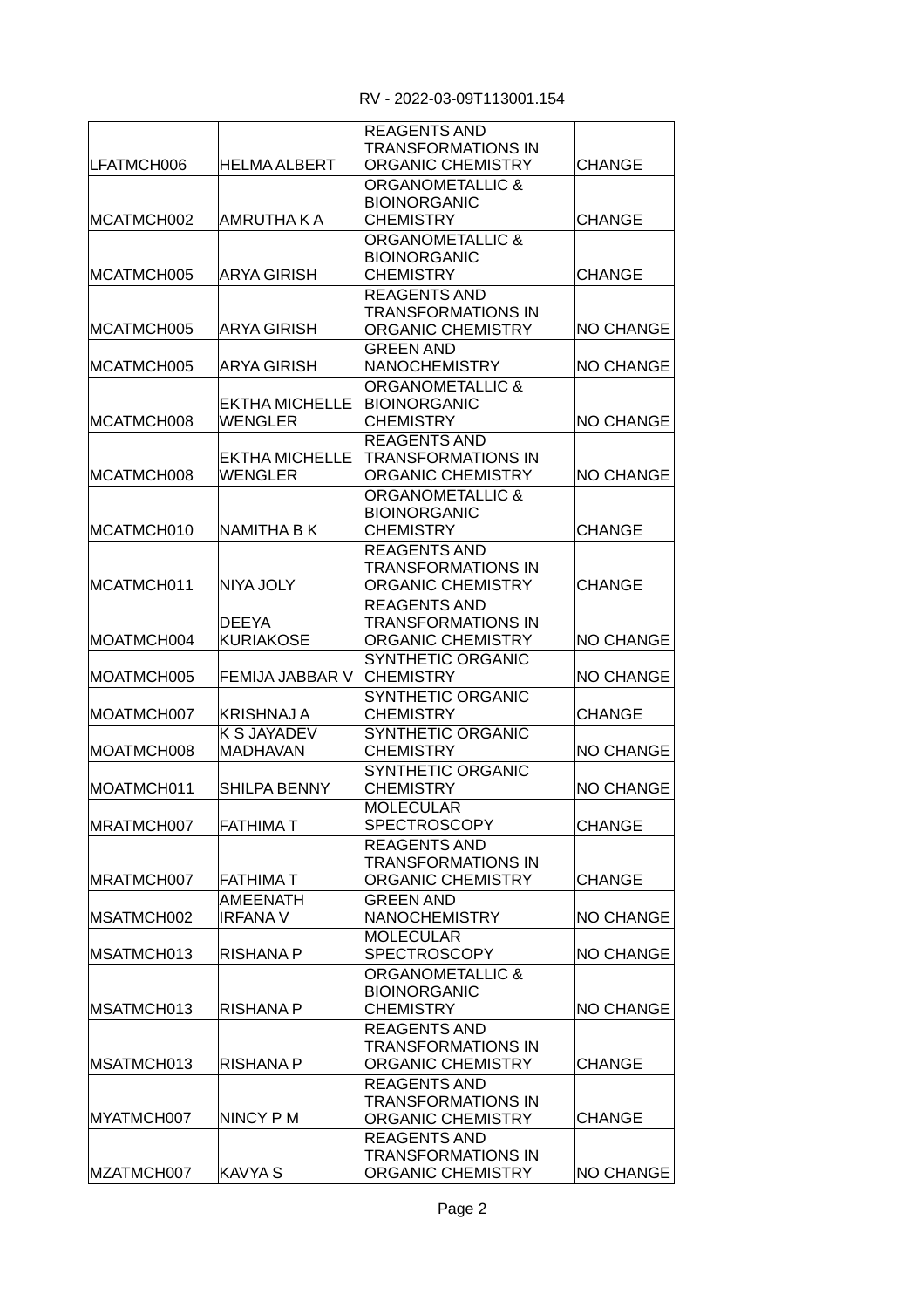| MZATMCH009 | NANDANA<br><b>PRAKASH</b>          | <b>REAGENTS AND</b><br>TRANSFORMATIONS IN<br>ORGANIC CHEMISTRY               | <b>NO CHANGE</b> |
|------------|------------------------------------|------------------------------------------------------------------------------|------------------|
| MZATMCH013 | SAYIDAMOL T P                      | <b>REAGENTS AND</b><br><b>TRANSFORMATIONS IN</b><br><b>ORGANIC CHEMISTRY</b> | <b>CHANGE</b>    |
| RHATMCH003 | ASWATHI K V                        | <b>REAGENTS AND</b><br>TRANSFORMATIONS IN<br>ORGANIC CHEMISTRY               | <b>CHANGE</b>    |
|            | SWATHI KRISHNA                     | <b>ORGANOMETALLIC &amp;</b><br><b>BIOINORGANIC</b>                           |                  |
| RSATMCH013 | M                                  | <b>CHEMISTRY</b>                                                             | <b>CHANGE</b>    |
| SBATMCH002 | ANJANA ANIL                        | <b>ORGANOMETALLIC &amp;</b><br><b>BIOINORGANIC</b><br><b>CHEMISTRY</b>       | <b>NO CHANGE</b> |
| SBATMCH002 | ANJANA ANIL                        | <b>REAGENTS AND</b><br>TRANSFORMATIONS IN<br>ORGANIC CHEMISTRY               | <b>CHANGE</b>    |
| SBATMCH011 | NAVYA B S                          | <b>MOLECULAR</b><br><b>SPECTROSCOPY</b>                                      | <b>CHANGE</b>    |
| SBATMCH011 | NAVYA B S                          | <b>ORGANOMETALLIC &amp;</b><br><b>BIOINORGANIC</b><br><b>CHEMISTRY</b>       | <b>CHANGE</b>    |
| SHATMCH012 | <b>SHIMA</b><br><b>SURENDRAN</b>   | <b>ORGANOMETALLIC &amp;</b><br><b>BIOINORGANIC</b><br><b>CHEMISTRY</b>       | <b>CHANGE</b>    |
| SNATMCH002 | ANOOPA TREESA                      | <b>MOLECULAR</b><br><b>SPECTROSCOPY</b>                                      | <b>NO CHANGE</b> |
| SNATMCH002 | ANOOPA TREESA                      | <b>SYNTHETIC ORGANIC</b><br><b>CHEMISTRY</b>                                 | <b>CHANGE</b>    |
| SNATMCH005 | ATHIRA K R                         | <b>REAGENTS AND</b><br>TRANSFORMATIONS IN<br>ORGANIC CHEMISTRY               | <b>NO CHANGE</b> |
| SNATMCH005 | ATHIRA K R                         | <b>SYNTHETIC ORGANIC</b><br><b>CHEMISTRY</b>                                 | <b>CHANGE</b>    |
| SNATMCH007 | <b>INDRAJA</b><br>SARAVANAN        | <b>REAGENTS AND</b><br>TRANSFORMATIONS IN<br><b>ORGANIC CHEMISTRY</b>        | <b>CHANGE</b>    |
| SNATMCH007 | <b>INDRAJA</b><br><b>SARAVANAN</b> | SYNTHETIC ORGANIC<br><b>CHEMISTRY</b>                                        | CHANGE           |
| SNATMCH008 | <b>KAVYA A S</b>                   | <b>MOLECULAR</b><br><b>SPECTROSCOPY</b>                                      | <b>NO CHANGE</b> |
| SNATMCH008 | KAVYA A S                          | <b>ORGANOMETALLIC &amp;</b><br><b>BIOINORGANIC</b><br><b>CHEMISTRY</b>       | <b>NO CHANGE</b> |
| SNATMCH008 | <b>KAVYA A S</b>                   | <b>REAGENTS AND</b><br>TRANSFORMATIONS IN<br>ORGANIC CHEMISTRY               | <b>NO CHANGE</b> |
| SNATMCH008 | <b>KAVYAAS</b>                     | SYNTHETIC ORGANIC<br><b>CHEMISTRY</b>                                        | <b>NO CHANGE</b> |
| SNATMCH009 | KRISHNAPRIYA K<br>S                | <b>ORGANOMETALLIC &amp;</b><br><b>BIOINORGANIC</b><br><b>CHEMISTRY</b>       | <b>CHANGE</b>    |
| SNATMCH009 | <b>KRISHNAPRIYA K</b><br>S         | <b>REAGENTS AND</b><br>TRANSFORMATIONS IN<br>ORGANIC CHEMISTRY               | <b>NO CHANGE</b> |
| SNATMCH009 | <b>KRISHNAPRIYA K</b><br>S         | <b>SYNTHETIC ORGANIC</b><br><b>CHEMISTRY</b>                                 | NO CHANGE        |